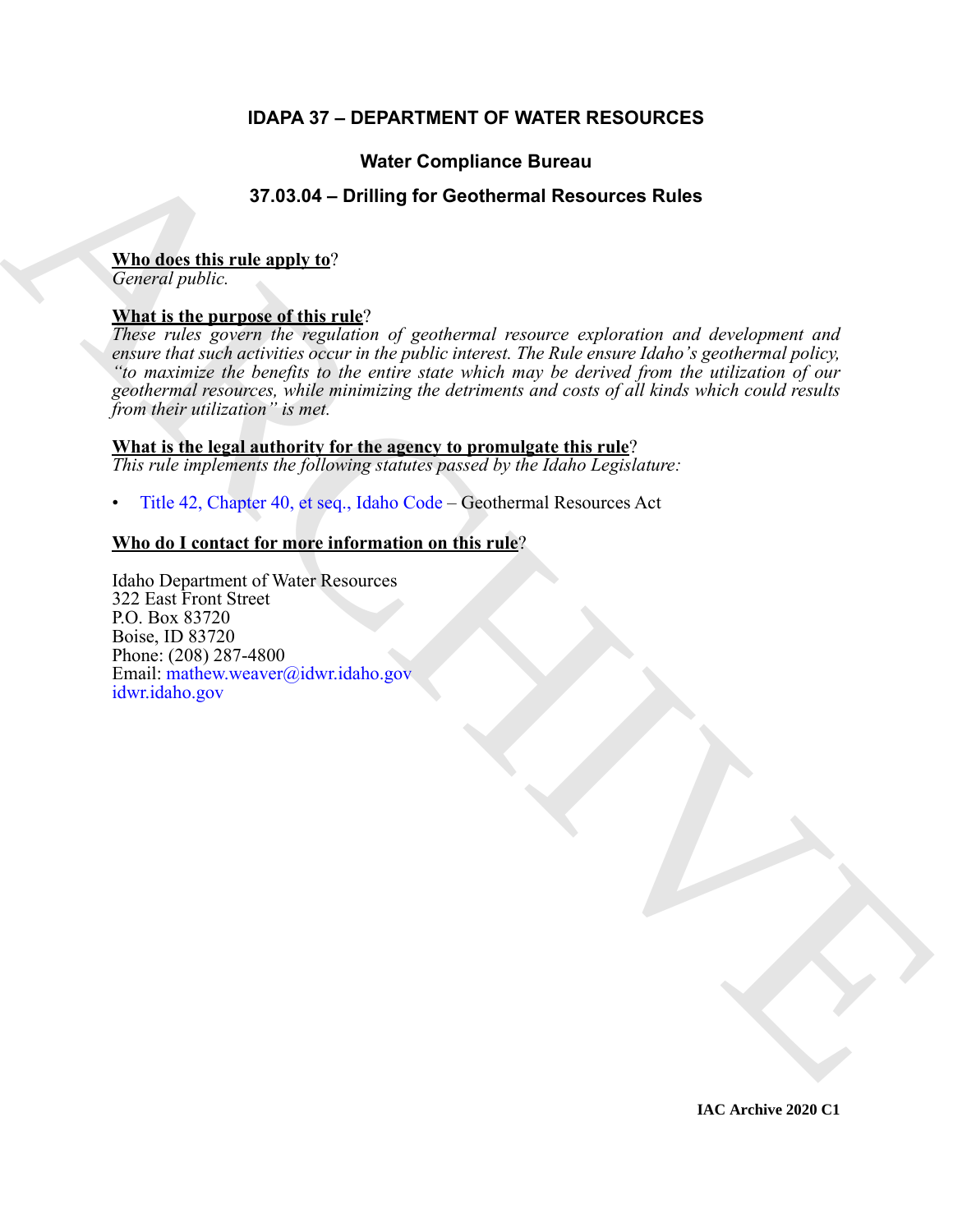# **Table of Contents**

# 37.03.04 - Drilling for Geothermal Resources Rules

| 060. Hearings On Refused, Limited, Or Conditioned Permit (Rule 60).  12 |  |
|-------------------------------------------------------------------------|--|
|                                                                         |  |
|                                                                         |  |
|                                                                         |  |
|                                                                         |  |
|                                                                         |  |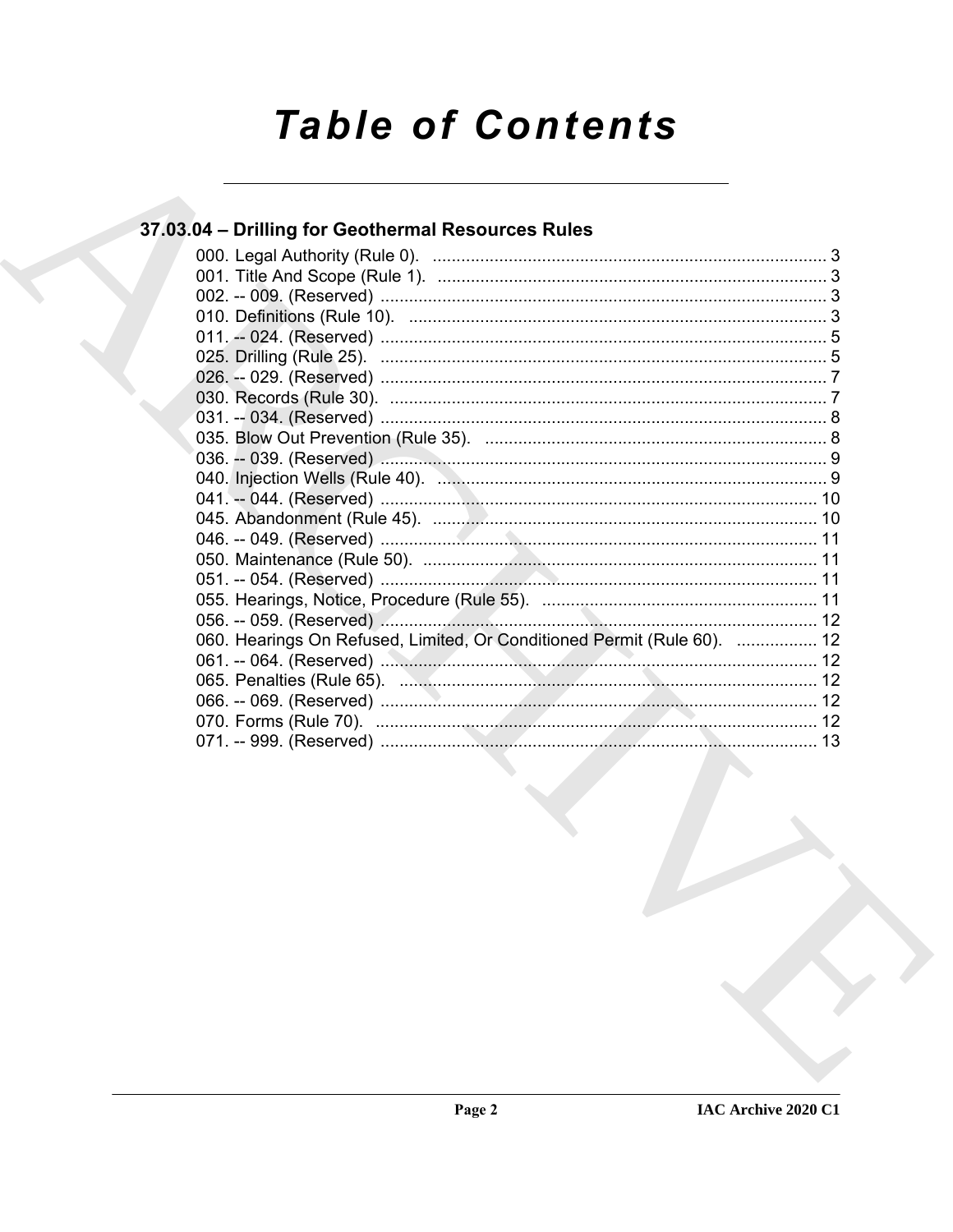### **37.03.04 – DRILLING FOR GEOTHERMAL RESOURCES RULES**

#### <span id="page-2-18"></span><span id="page-2-1"></span><span id="page-2-0"></span>**000. LEGAL AUTHORITY (RULE 0).**

The Idaho Department of Water Resources, through authority granted by Section 42-4001 through Section 42-40l5, Idaho Code, is the regulatory agency for the drilling, operation, maintenance, and abandonment of all geothermal wells in the state. The Department's authority also includes regulatory jurisdiction over other related operations and environmental hazards pertaining to the exploration and development of geothermal resources. (3-20-20)T

### <span id="page-2-19"></span><span id="page-2-2"></span>**001. TITLE AND SCOPE (RULE 1).**

The geothermal policy of the state of Idaho as stated in Section 42-4001, Idaho Code, is as follows: "It is the policy and purpose of this state to maximize the benefits to the entire state which may be derived from the utilization of our geothermal resources, while minimizing the detriments and costs of all kinds which could result from their utilization. This policy and purpose is embodied in this act which provides for the immediate regulation of geothermal resource exploration and development in the public interest." (3-20-20)T

### <span id="page-2-3"></span>**002. -- 009. (RESERVED)**

### <span id="page-2-5"></span><span id="page-2-4"></span>**010. DEFINITIONS (RULE 10).**

For the purpose of these rules, the following definitions apply. (3-20-20)T

**01.** Applicant. Any person submitting an application to the Department of Water Resources for a or the construction and operation of any well or injection well. (3-20-20) permit for the construction and operation of any well or injection well.

<span id="page-2-9"></span><span id="page-2-8"></span><span id="page-2-7"></span><span id="page-2-6"></span>**02. Board**. The Idaho Water Resource Board. (3-20-20)T

**03. BOPE**. An abbreviation for Blow Out Prevention Equipment which is designed to be attached to the casing in a geothermal well in order to prevent a blow out of the drilling mud. (3-20-20)T

**04.** Completion. A well is considered to be completed thirty (30) days after drilling operations have ceased unless a suspension of operation is approved by the Director, or thirty (30) days after it has commenced producing a geothermal resource, whichever occurs first, unless drilling operations are resumed before the end of the thirty (30) day period or at the end of the suspension. (3-20-20)T

**05. Conductor Pipe**. The first and largest diameter string of casing to be installed in the well. This casing extends from land surface to a depth great enough to keep surface waters from entering and loose earth from falling in the hole and to provide anchorage for blow out prevention equipment prior to setting surface casing.

 $(3-20-20)T$ 

<span id="page-2-11"></span><span id="page-2-10"></span>

| 06. | <b>Department</b> . The Idaho Department of Water Resources. | $(3-20-20)T$ |
|-----|--------------------------------------------------------------|--------------|
|     |                                                              |              |

<span id="page-2-12"></span>**07. Director**. The Director of the Idaho Department of Water Resources. (3-20-20)T

<span id="page-2-15"></span><span id="page-2-14"></span><span id="page-2-13"></span>**08. Drilling Logs**. The recorded description of the lithologic sequence encountered in drilling a well.  $(3-20-20)T$ 

**09. Drilling Operations**. The actual drilling, redrilling, or recompletion of the well for production or injection including the running and cementing of casing and the installation of well head equipment. Drilling operations do not include perforating, logging, and related operations after the casing has been cemented. (3-20-20)T

The shale boostness of the Labourge and the shale of the shale of the shale of the shale of the shale of the shall of the shall of the shall of the shall of the shall of the shall of the shall of the shall of the shall of **10. Exploratory Well**. A well drilled for the discovery and/or evaluation of geothermal resources either in an established geothermal field or in unexplored areas. Exploratory well does not include holes six (6) inches in diameter or less if they are used for gathering geotechnical data such as, but not limited to, heat flow, earth temperature, temperature gradient and/or seismic measurements, provided said holes are not greater than one thousand (1000) feet in depth below land surface and provided the material medium is not intended to be encountered. (3-20-20)T

<span id="page-2-16"></span>**11. Geothermal Area**. The same general land area which in its subsurface is underlain or reasonably appears to be underlain by geothermal resources from or in a single reservoir, pool, or other source or interrelated sources, as such area or areas may be designated from time to time by the Director. (3-20-20)T

<span id="page-2-17"></span>**12. Geothermal Field**. An area designated by the Director which contains a well or wells capable of commercial production of geothermal resources. (3-20-20)T

**Section 000 Page 3**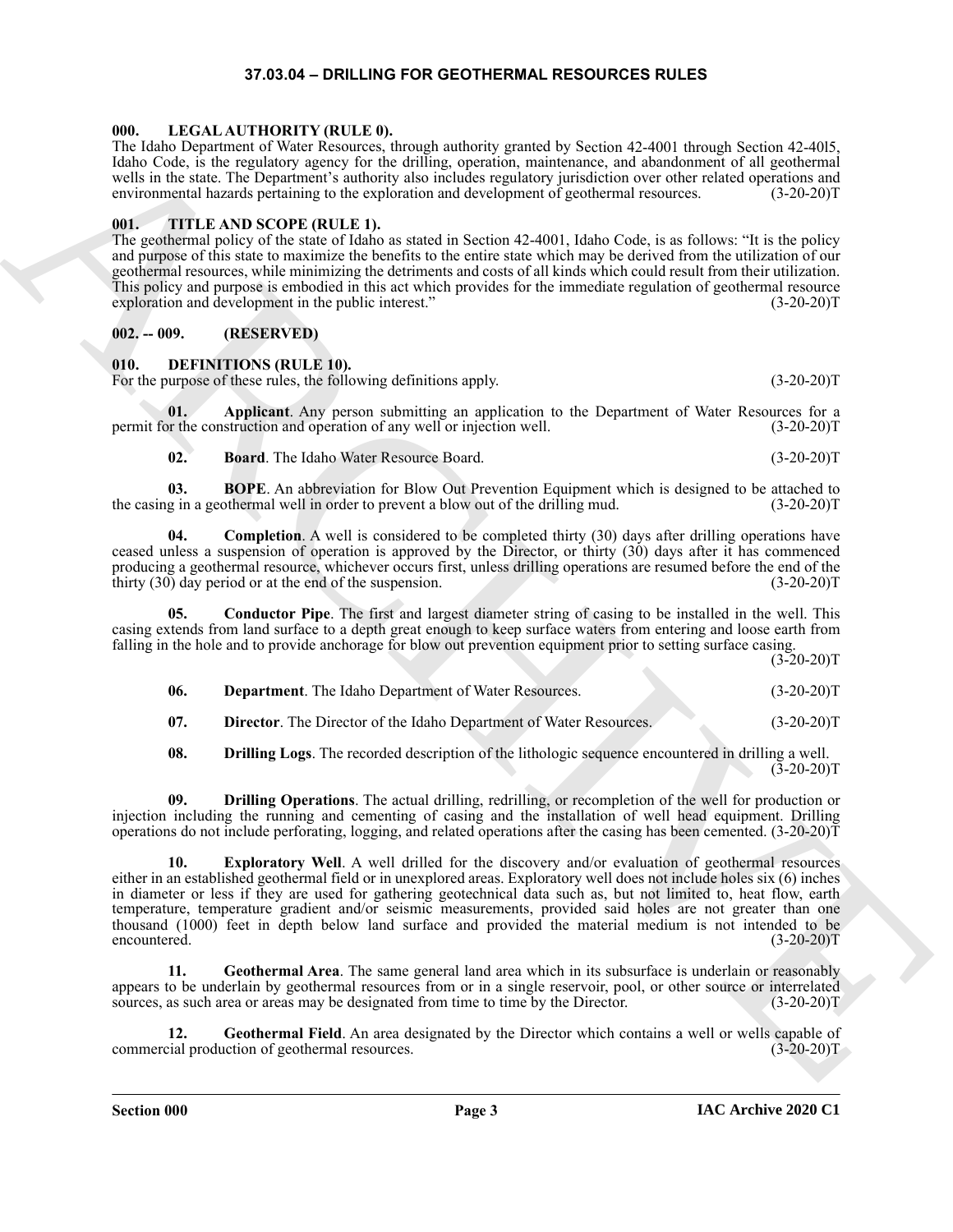*Construent of Nices Research* Chemical Research Chemical Construent of Nices Chemical Research Chemical Research Chemical Research Chemical Research Chemical Research Chemical Research Chemical Research Chemical Resear **13. Geothermal Resource**. The natural heat energy of the earth, the energy in whatever form which may be found in any position and at any depth below the surface of the earth, present in, resulting from, or created by, or which may be extracted from such natural heat and all minerals in solution or other products obtained from the material medium of any geothermal resource. Geothermal resources are found and hereby declared to be sui generis, being neither a mineral resource nor a water resource but they are also found and hereby declared closely related to and possibly affecting and affected by water and mineral resources in many instances. (3-20-20)T

<span id="page-3-1"></span><span id="page-3-0"></span>**14. Injection Well**. Any special well, converted producing well, or reactivated or converted abandoned well employed for injecting material into a geothermal area or adjacent area to maintain pressures in a geothermal reservoir, pool, or other source, or to provide new material or to serve as a material medium therein, or for reinjecting any material medium or the residue thereof, or any by-product of geothermal resource exploration or development into the earth. (3-20-20)T

<span id="page-3-2"></span>**15. Intermediate String or Casing**. The casing installed within the well to seal out brackish water, caving zones, etc., below the bottom of the surface casing. Such strings may either be lapped into the surface casing or extend to land surface. (3-20-20)T

<span id="page-3-3"></span>**16. Material Medium**. Any substance including, but not limited to, naturally heated fluids, brines, associated gasses and steam in whatever form, found at any depth and in any position below the surface of the earth, which contains or transmits the natural heat energy of the earth, but excluding petroleum, oil, hydrocarbon gas, or other hydrocarbon substances. (3-20-20) other hydrocarbon substances.

<span id="page-3-4"></span>**17. Notice of Intent or Notice**. A written statement to the Director that the applicant intends to do work.  $(3-20-20)T$ 

<span id="page-3-5"></span>**18. Observation Well**. A small diameter well drilled strictly for monitoring purposes. In no case shall an observation well be completed for production of geothermal resources or for use as an injection well. (3-20-20)T

<span id="page-3-6"></span>**19. Operator**. Any person drilling, maintaining, operating, pumping, or in control of any well. The term operator also includes owner when any well is or has been or is about to be operated by or under the direction of the owner. (3-20-20) the owner.  $(3-20-20)T$ 

<span id="page-3-7"></span>**20. Owner**. The owner of the geothermal lease or well and includes operator when any well is operated or has been operated or is about to be operated by any person other than the owner. (3-20-20)T

<span id="page-3-8"></span>**21. Permit**. A permit issued pursuant to these rules for the construction and operation of any well or well. (3-20-20) injection well.

<span id="page-3-9"></span>**22. Person**. Any individual natural person, general or limited partnership, joint venture, association, cooperative organization, corporation, whether domestic or foreign, agency or subdivision of this or any other state or municipal or quasi-municipal entity whether or not it is incorporated. (3-20-20)T

<span id="page-3-10"></span>**23. Production String**. The casing or tubing through which a geothermal resource is produced. This tends from the producing zone to land surface. (3-20-20)<sup>T</sup> string extends from the producing zone to land surface.

<span id="page-3-11"></span>**24. Production Well**. Any well which is commercially producing or is intended for commercial production of a geothermal resource. (3-20-20)T

<span id="page-3-12"></span>**25.** Surface Casing. The first string of casing which is run after the conductor pipe to anchor blow out on equipment and to seal out all existing groundwater zones.  $(3-20-20)$ prevention equipment and to seal out all existing groundwater zones.

**26. Suspension of Operations**. The cessation of drilling, redrilling, or alteration of casing before the well is officially abandoned or completed. All suspensions must be authorized by the Director. (3-20-20)T

<span id="page-3-14"></span><span id="page-3-13"></span>**27.** Waste. Any physical waste including, but not limited to:  $(3-20-20)T$ 

**a.** Underground waste resulting from inefficient, excessive, or improper use, or dissipation of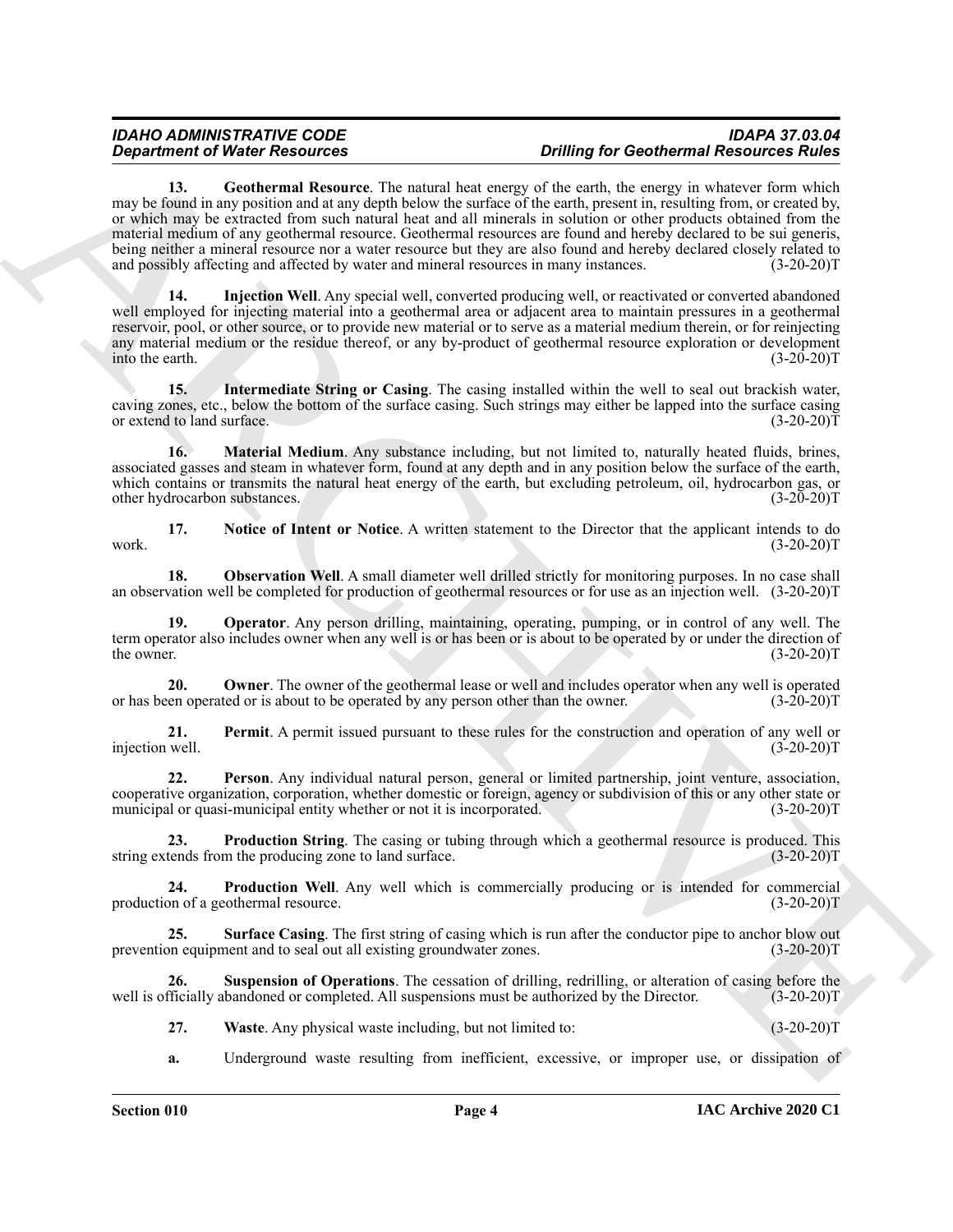geothermal energy, or of any geothermal resource pool, reservoir, or other source; or the locating, spacing, constructing, equipping, operating, or producing of any well in a manner which results, or tends to result in reducing the quantity of geothermal energy to be recovered from any geothermal area in the state; (3-20-20)T

**b.** The inefficient above-ground transporting and storage of geothermal energy; and the locating, spacing, equipping, operating, or producing of any well or injection well in a manner causing or tending to cause unnecessary or excessive surface loss or destruction of geothermal energy; the escape into the open air from a well of steam or hot water in excess of what is reasonably necessary in the efficient development or production of a well.

 $(3-20-20)T$ 

<span id="page-4-2"></span>**28. Well**. Any excavation or other alteration in the earth's surface or crust by means of which the energy of any geothermal resource and/or its material medium is sought or obtained.  $(3-20-20)T$ 

<span id="page-4-0"></span>**011. -- 024. (RESERVED)**

#### <span id="page-4-3"></span><span id="page-4-1"></span>**025. DRILLING (RULE 25).**

**01. General**. All wells shall be drilled in such a manner as to protect or minimize damage to the environment, waters usable for all beneficial purposes, geothermal resources, life, health, or property. (3-20-20)T

#### <span id="page-4-6"></span><span id="page-4-5"></span>**02. Permits and Notices**. (3-20-20)T

**Experiments of Nicolas School and All value of Nicolas School and Archives China and Archives China and Archives China and Archives China and Archives China and Archives China and Archives China and Archives China and Ar a.** Permit to Drill for Geothermal Resources. Any person, owner, or operator who proposes to construct a well for the production of or exploration for geothermal resources or to construct an injection well shall first apply to the Director for permit. Application for permit shall be on department form 4003-1. Any person, owner, or operator who proposes to construct a hole for the gathering of geotechnical data shall file a notice of intent with the Director twenty (20) days prior to construction. Written approval of the Director is required before construction may begin. The notice of intent shall show the hole location, proposed depth, hole size, construction methods, intended use and abandonment plan together with other information as required by the Director. (3-20-20)T use and abandonment plan together with other information as required by the Director.

Permit to Deepen or Modify an Existing Well. If the owner or operator plans to deepen, redrill, plug, or perform any operation that will in any manner modify the well, an application shall be filed with the Director and written approval must be received prior to beginning work. Application for permit to alter a geothermal well shall be on department form 4003-2. (3-20-20)T

**c.** Application for Permit to Convert to Injection. If the owner or operator plans to convert an existing geothermal well into an injection well with no change of mechanical condition, an application for permit shall be filed with the Director and written approval must be received prior to beginning injection. Application for permit shall be made on department form 4003-3. (3-20-20)T

**d.** Amendment of Permit. No well may be owned or operated by any person whose name does not appear on the permit or permit application and no changes in departure from the procedures, location, data, or persons specified on the face of a permit shall be allowed until an amendment to such permit is approved by the Director.<br>Application for amendment shall be made on department form 4003-1. (3-20-20) Application for amendment shall be made on department form  $4003-1$ .

**e.** Notice to Other Agencies. Notice of applications, permits, orders, or other actions received or issued by the Director may be given to any other agency or entity which may have information, comments, or jurisdiction over the activity involved. The Director may enter into a memorandum of understanding with other agencies to eliminate duplication of applications or other efforts. (3-20-20) agencies to eliminate duplication of applications or other efforts.

**f.** No filing fee shall be charged for filing a notice of intent to construct a hole for gathering geotechnical data, for abandonment, or for the drilling of an observation well. (3-20-20)T

No application shall be accepted and filed by the Director until such filing fee has been deposited (3-20-20)T with the Director.

#### <span id="page-4-4"></span>**03. Bonds**. (3-20-20)T

**Section 025 Page 5**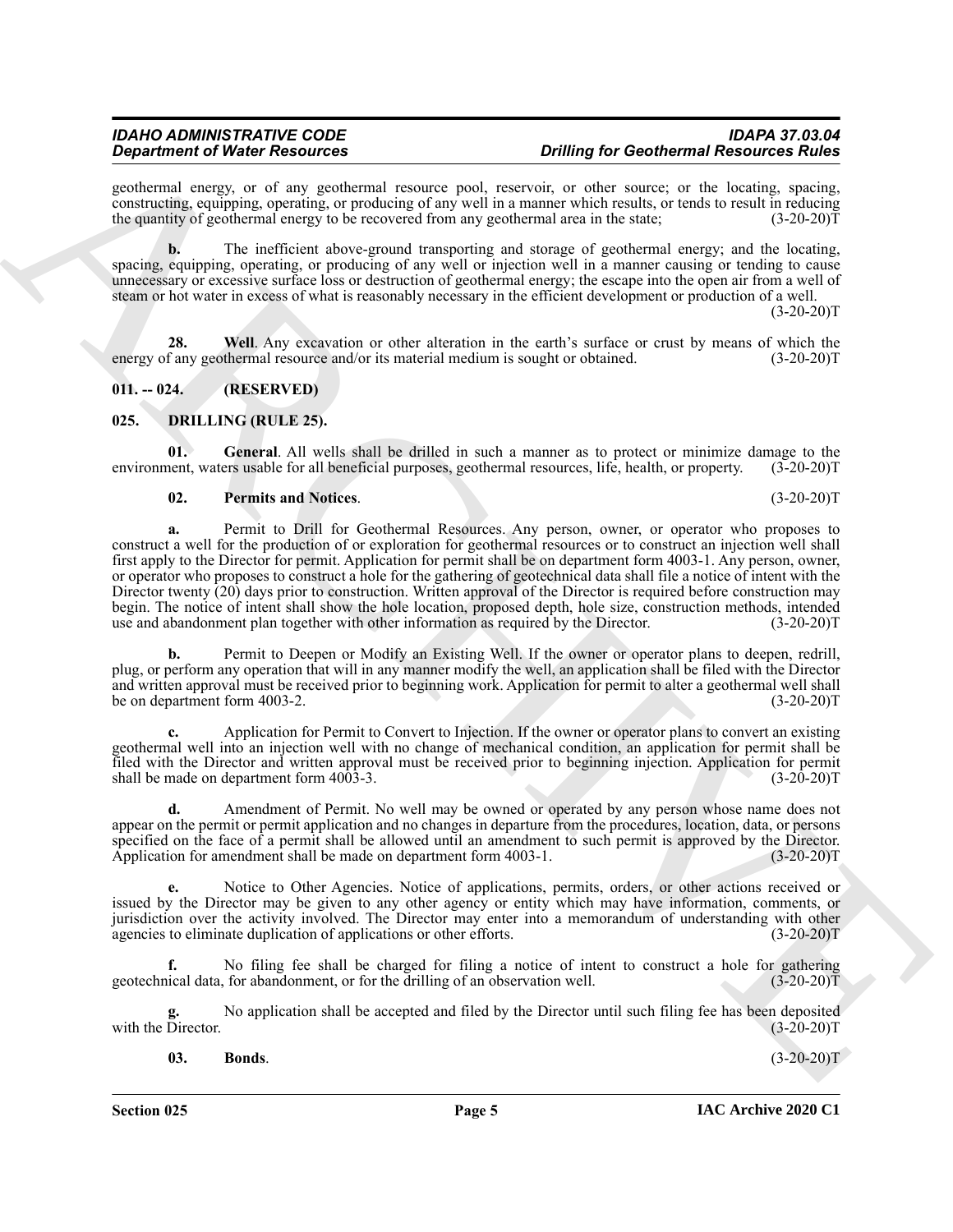**a.** The Director shall require as a condition of every permit every operator or owner who engages in the construction, alteration, testing, or operation of the well to file with the Director on a form prescribed by the Director a bond indemnifying the state of Idaho providing good and sufficient security conditioned upon the performance of the duties required by these regulations and the Geothermal Resource Act and the proper abandonment of any well covered by such permit. Such bond shall be in an amount which is not less than ten thousand dollars (\$10,000) for each individual well. (3-20-20) thousand dollars  $(\$10,000)$  for each individual well.

**b.** Bonds remain in force for the life of the well or wells and may not be released until the well or wells are properly abandoned or another valid bond is substituted therefor. Any person who acquires the ownership or operation of any well or wells shall within five (5) days after acquisition file with the Director an indemnity bond in the sum of ten thousand dollars (\$10,000) for each well acquired. The Director reserves the right to request additional<br>(3-20-20)T bonding prior to abandonment if deemed necessary.

### <span id="page-5-1"></span>**04. Well Spacing**. (3-20-20)T

**a.** Any well drilled for the discovery and production of geothermal resources or as an injection well shall be located more than one hundred (l00) feet from and within the outer boundary of the parcel of land on which the well is situated, or more than one hundred (l00) feet from a public road, street, or highway dedicated prior to the commencement of drilling. This requirement may be modified or waived by the Director upon written request.

 $(3-20-20)T$ 

**b.** For several contiguous parcels of land in one or different ownerships that are operated as a single geothermal field, the term outer boundary line means the outer boundary line of the land included in the field. In determining the contiguity of any such parcels of land, no street, road, or alley lying within the lease or field shall be determined to interrupt such contiguity. (3-20-20)T

**c.** The Director shall approve the proposed well spacing programs or prescribe such modifications to the programs as he deems necessary for proper development giving consideration to such factors as, but not limited to, topographic characteristics of the area, hydrologic, geologic, and reservoir characteristics of the area, the number of wells that can be economically drilled to provide the necessary volume of geothermal resources for the intended use, minimizing well interference, unreasonable interference with multiple use of lands, and protection of the environment. (3-20-20)T

**d.** Directional Drilling. Where the surface of the parcel of land containing one acre or more is unavailable for drilling, the surface well location may be located upon property which may or may not be contiguous. Such surface well locations shall not be less than twenty five (25) feet from the outer boundary of the parcel on which it is located, nor less than twenty-five (25) feet from an existing street or road. The production or injection interval of the well shall not be less than one hundred (100) feet from the outer boundary of the parcel into which it is drilled.<br>Directional surveys must be filed with the Director for all wells directionally drilled. (3-20-20)T Directional surveys must be filed with the Director for all wells directionally drilled.

### <span id="page-5-0"></span>**05.** Casing. (3-20-20)T

**Constrained Water Research 60**<br>
The Development Research 60<br>
The Development Research 60<br>
The Development and constrained to the Second State of the Second State of the Second State<br>
The Constrained State of the Second S **a.** General. All wells shall be cased in such a manner as to protect or minimize damage to the environment, usable ground waters, geothermal resources, life, health, and property. The permanent well head completion equipment shall be attached to the production casing or to the intermediate casing if production casing does not reach the surface. No permanent well head equipment may be attached to any conductor or surface casing alone. The specification for casing strength shall be determined by the Director on a well-to-well basis. All casing reaching the surface shall provide adequate anchorage for blow out prevention equipment, hole pressure control, and protection for natural resources. Sufficient casing shall be run to reach a depth below all known or reasonably estimated groundwater levels to prevent blow outs or uncontrolled flows. The following casing requirements are general but should be used as guidelines in submitting applications for permit to drill. (3-20-20)T

**b.** Conductor Pipe. A minimum of forty (40) feet of conductor pipe shall be installed. The annular space is to be cemented solid to the surface. A twenty-four (24) hour cure period for the grout must be allowed prior to drilling out the shoe unless additives sufficient, as determined by the Director, are used to obtain early strength. An annular blow out preventer shall be installed on all exploratory wells and on development wells when deemed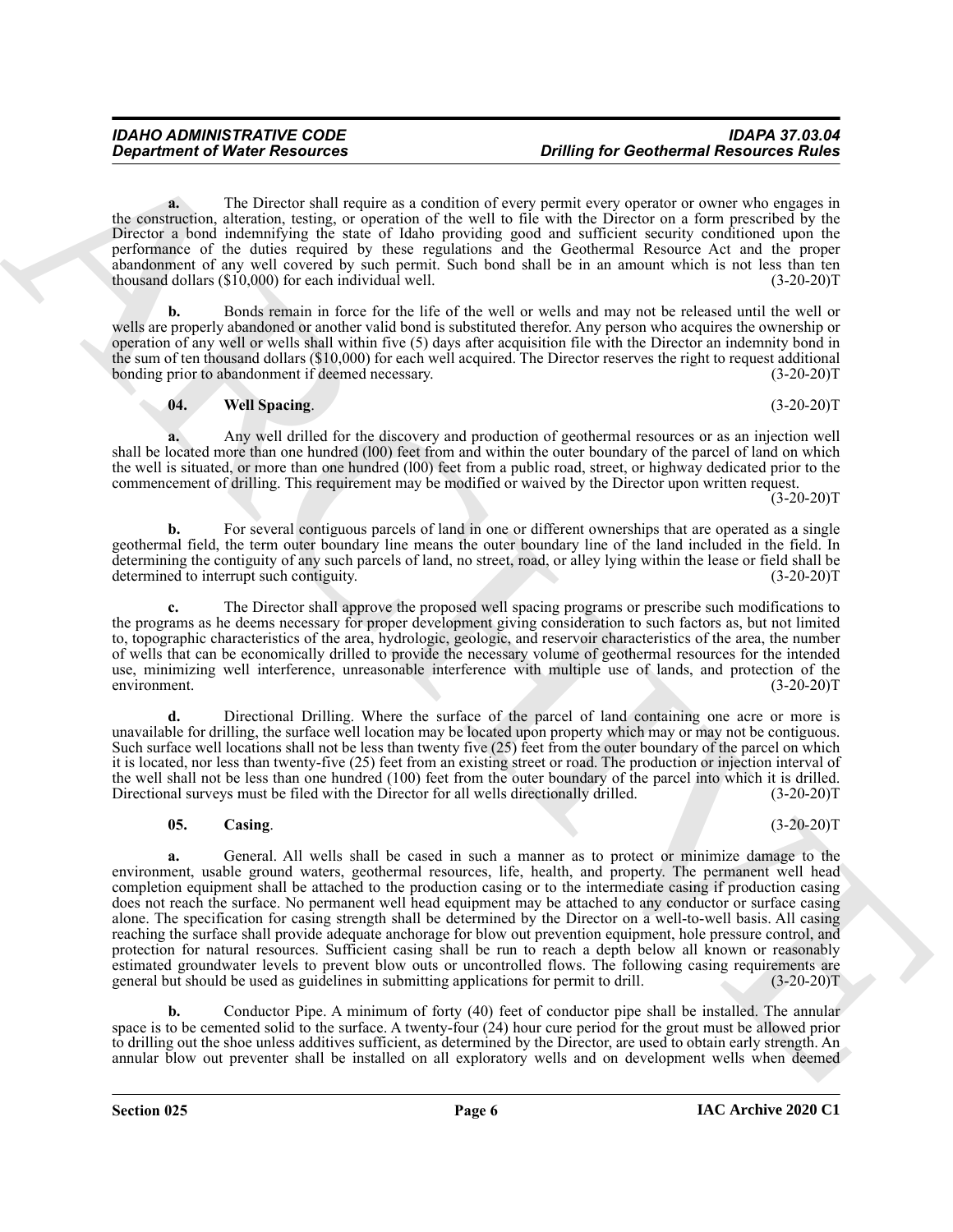necessary by the Department. (3-20-20)T

*Department of Water Resources Drilling for Geothermal Resources* **<b>***Robert State Content in the content of the definition of the content of the content of the content of the content of the content of the content of t* **c.** Surface Casing. The surface casing hole shall be logged with an induction electrical log or equivalent or gamma-neutron log before running casing. This requirement may be waived by the Director. Permission to waive this requirement must be granted by the Director in writing prior to running surface casing. This casing shall provide for control of formation fluids, protection of shallow usable groundwater, and for adequate anchorage for blow out prevention equipment. All surface casing shall be cemented solid to the surface. A twenty-four (24) hour cure period shall be allowed prior to drilling out the shoe of the surface casing unless additives sufficient, as determined by the Director, are used to obtain early strength. (3-20-20)T

i. A minimum of two hundred (200) feet of surface casing shall be set in areas where pressures and formations are unknown. In no case may surface casing be set at a depth less than ten percent (10%) of the proposed total depth of the well.

ii. In areas of known high formation pressure, surface casing shall be set at the depth determined by tor after a study of geologic conditions in the area. (3-20-20) the Director after a study of geologic conditions in the area.

iii. In areas where subsurface geological conditions are variable or unknown, surface casing shall be in accordance with specifications as outlined in a. above. The casing must be seated through a sufficient series of low permeability, competent lithologic units such as claystone, siltstone, basalt, etc., to insure a solid anchor for blow out prevention equipment and to protect usable groundwater from contamination. Additional casing may be required if the first string has not been cemented through a sufficient series of such beds, or a rapidly increasing thermal gradient or formation pressures are encountered. (3-20-20) or formation pressures are encountered.

iv. The temperature of the return drilling mud shall be monitored continuously during the drilling of the surface casing hole. Either a continuous temperature-monitoring device shall be installed and maintained in a working condition or the temperature shall be read manually. In either case, the return temperature shall be entered<br>into the log book for each thirty (30) feet of depth drilled. (3-20-20) into the  $log$  book for each thirty  $(30)$  feet of depth drilled.

Blow out prevention equipment capable of shutting in the well during any operation shall be installed on the surface casing and maintained ready for use at all times. BOPE pressure tests shall be performed by the operator for department personnel on all exploratory wells prior to drilling out the shoe of the surface casing. The decision to perform BOPE pressure tests on other types of wells shall be made on a well-to-well basis by the Director. The Director must be notified five (5) days in advance of a scheduled pressure test. Permission to proceed with the test sooner may be given orally by the Director upon request by the operator.  $(3-20-20)$ test sooner may be given orally by the Director upon request by the operator.

**d.** Intermediate Casing. Intermediate casing shall be required for protection against anomalous pressure zones, cave-ins, washouts, abnormal temperature zones, uncontrollable lost circulation zones or other drilling hazards. Intermediate casing strings when installed shall be cemented solidly to the surface or to the top of the casing. (3-20-20)T  $\cos\theta$  (3-20-20)T

**e.** Production Casing. Production casing may be set above or through the producing or injection zone and cemented either below or just above the objective zones. Sufficient cement shall be used to exclude overlying formation fluids from the geothermal zone, to segregate zones, and to prevent movement of fluids behind the casing into possible fresh groundwater zones. Production casing shall either be cemented solid to the surface or lapped into the intermediate casing if run. If the production casing is lapped into an intermediate string, the casing overlap shall be at least fifty (50) feet, the lap shall be cemented solid, and the lap shall be pressure tested to insure its integrity.

 $(3-20-20)T$ 

<span id="page-6-2"></span>**06. Electric Logging**. All wells except observation wells shall be logged with an induction electrical log or equivalent or gamma-neutron log from the bottom of the hole to the bottom of the conductor pipe. This requirement may be modified or waived by the Director upon written request. (3-20-20)T

### <span id="page-6-0"></span>**026. -- 029. (RESERVED)**

### <span id="page-6-3"></span><span id="page-6-1"></span>**030. RECORDS (RULE 30).**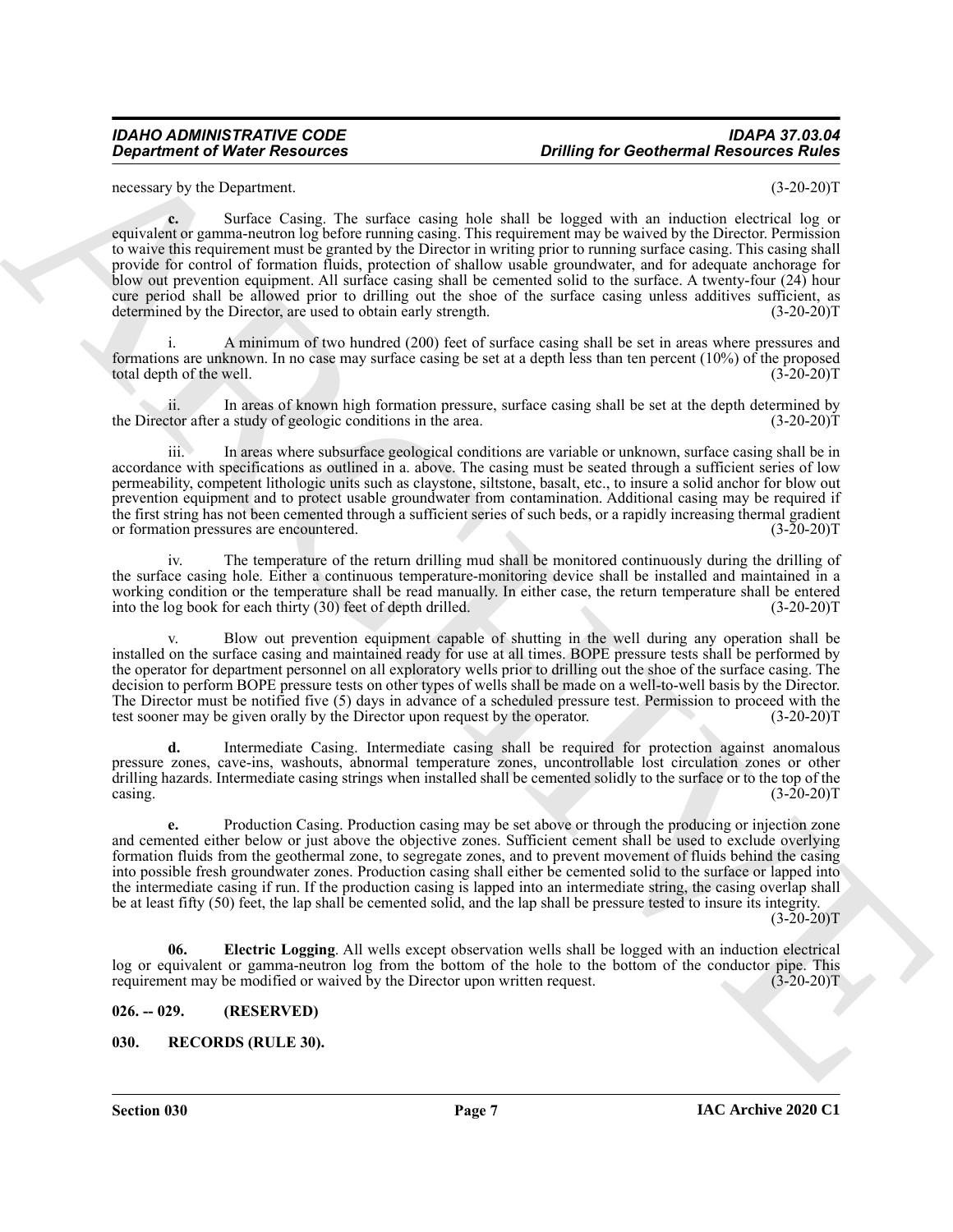<span id="page-7-5"></span>**01. General**. The owner or operator of any well shall keep or cause to be kept a careful and accurate log, core record, temperature logs, and history of the drilling of the well. These records shall be kept in the nearest office of the owner or operator or at the well site and together with all other reports of the owner and operator regarding the well shall be subject to inspection by the Director during business hours. All records unless otherwise specified must be filed with the Director within thirty (30) days of completion of the well. (3-20-20)T

#### <span id="page-7-7"></span>**02. Records to Be Filed with the Director**. (3-20-20)T

**a.** Drilling Logs and Core Record. The drilling log shall include the lithologic characteristics and depths of formations encountered, the depth and temperatures of water-bearing and steam-bearing strata, the temperatures, chemical compositions and other chemical and physical characteristics of fluids encountered from time to time so far as ascertained. The core record shall show the depth, lithologic character, and fluid content of cores obtained so far as determined. (3-20-20)T obtained so far as determined.

**b.** Well History. The history shall describe in detail in chronological order on a daily basis all significant operations carried out and equipment used during all phases of drilling, testing, completion, and abandonment of any well. (3-20-20) abandonment of any well.

**c.** Well Summary Report. The well summary report shall accompany the core record and well history reports. It is designed to show data pertinent to the condition of a well at the time of completion of work done.

 $(3-20-20)T$ 

**d.** Production Records. The owner or operator of any well producing geothermal resources shall file with the Director on or before the 20th day of each month for the preceding month a statement of production utilized in such a form as the Director may designate. Copies of monthly geothermal energy report forms are available from the Director; however, production data can be submitted on non-department forms such as computer print-outs if they have been approved by the Director. (3-20-20)T

**e.** Injection Records. The owner or operator of any well injecting geothermal fluids or waste water for any purpose shall file with the Director on or before the twentieth day of each month for the preceding month a report of the injection in such form as the Director may designate. Copies of monthly injection report forms are available from the Director. Injection data may be submitted on non-department forms if they have been approved by the Director. (3-20-20)T

<span id="page-7-4"></span>**f.** Electric Logs and Directional Surveys, If Conducted. Electric logs and directional surveys shall be filed with the Director within sixty (60) days of completion, cessation of drilling operations, excluding any approved suspension of operations, or abandonment of any well. Like copies shall be filed upon recompletion of any well. Upon a showing of hardship, the Director may extend the time within which to comply for a period not to exceed six  $(6)$  additional months.  $(3-20-20)T$ 

**Constraint of Water Research in the main of the state of the state of the state of the state of the state of the state of the state of the state of the state of the state of the state of the state of the state of the sta 03. Confidential Status**. Information on file with the Director is open to public inspection except any reports, logs, records, or histories derived from the drilling of a well and filed with the Director shall not be available for public inspection and shall be kept confidential by the Director for a period of one year from receipt provided, however, that the Director may use any such reports, logs, records, or histories in any action in any court to enforce the provisions of the Geothermal Act or any order or regulation adopted hereunder. (3-20-20)T

<span id="page-7-6"></span>**Inspection of Records**. The records filed by an operator with the Director which relates to the data gathered from the drilling operation shall be open to inspection only to those authorized in writing by the operator and designated personnel. The records of any operator filed for a completed or producing well that has been transferred by sale, lease, or otherwise shall be available to the new owner or lessee for his inspection or copying and shall be available for inspection or copying by others upon written authorization of such new owner or lessee. (3-20-20)T

### <span id="page-7-0"></span>**031. -- 034. (RESERVED)**

### <span id="page-7-1"></span>**035. BLOW OUT PREVENTION (RULE 35).**

### <span id="page-7-3"></span><span id="page-7-2"></span>**01. Unexplored Areas**. (3-20-20)T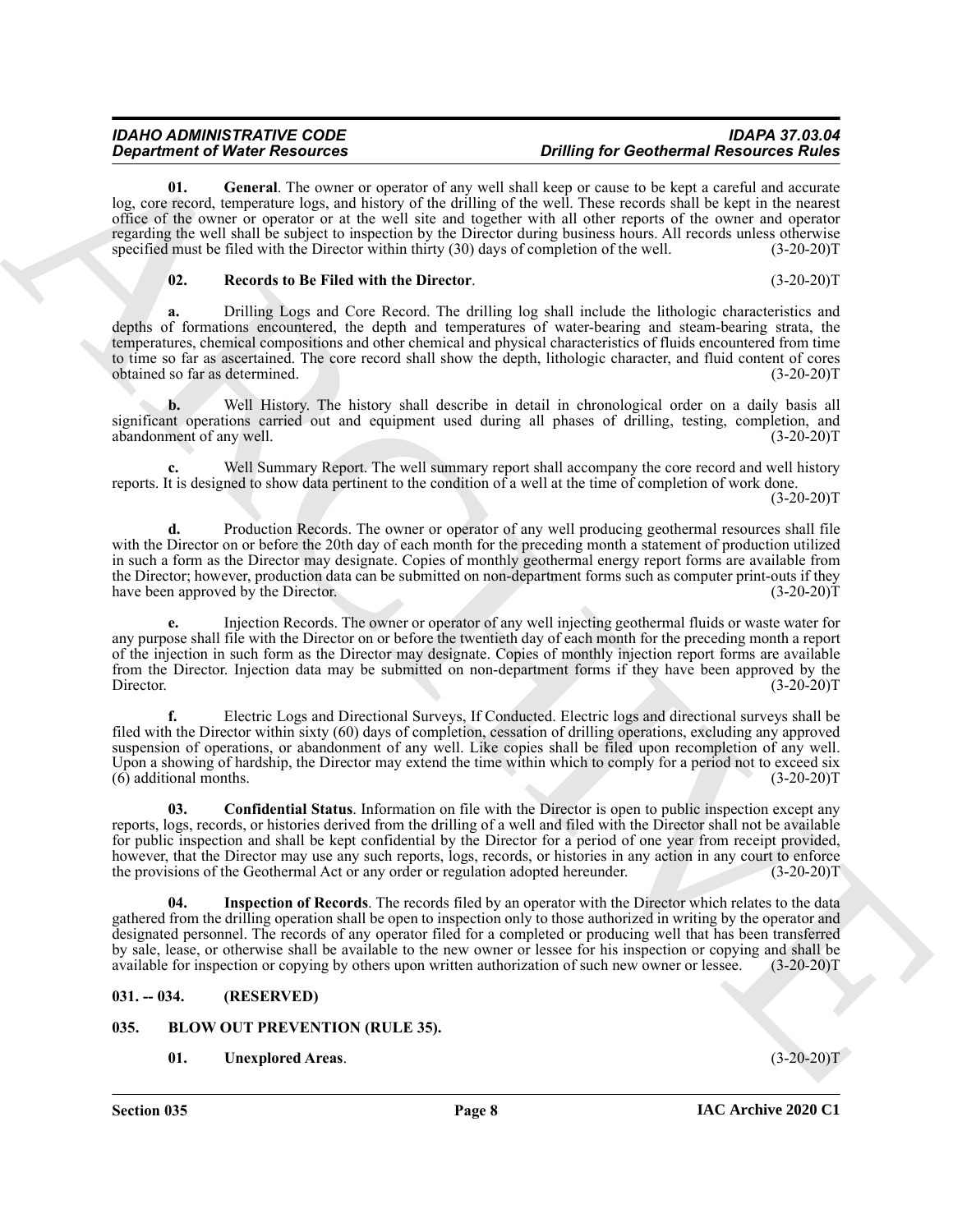|                   | <b>Department of Water Resources</b>                                                                              | <b>Drilling for Geothermal Resources Rules</b>                                                                                                                                                                                                                                                                                                              |
|-------------------|-------------------------------------------------------------------------------------------------------------------|-------------------------------------------------------------------------------------------------------------------------------------------------------------------------------------------------------------------------------------------------------------------------------------------------------------------------------------------------------------|
|                   | a.<br>order additional casing to be run.                                                                          | A department employee may be present at the well at any time during the initial phases of drilling<br>until the surface casing has been cemented and the BOPE has been satisfactorily pressure tested. The Department<br>employee may be present during any drilling operations at the well and if in his opinion conditions warrant he may<br>$(3-20-20)T$ |
|                   | b.<br>has been drilled to the total depth.                                                                        | A logging unit equipped to continuously record the following data shall be installed and operated<br>continuously by a technician approved by the Director after drilling out the shoe of the conductor pipe until the well<br>$(3-20-20)T$                                                                                                                 |
|                   | i.<br>Drilling mud temperature (in and out).                                                                      | $(3-20-20)T$                                                                                                                                                                                                                                                                                                                                                |
|                   | ii.<br>Drilling mud pit level.                                                                                    | $(3-20-20)T$                                                                                                                                                                                                                                                                                                                                                |
|                   | Drilling mud pump volume.<br>111.                                                                                 | $(3-20-20)T$                                                                                                                                                                                                                                                                                                                                                |
|                   | Drilling mud weight.<br>iv.                                                                                       | $(3-20-20)T$                                                                                                                                                                                                                                                                                                                                                |
|                   | Drilling rate.<br>V.                                                                                              | $(3-20-20)T$                                                                                                                                                                                                                                                                                                                                                |
|                   | Hydrocarbon and hydrogen sulfide gas volume (with alarm).<br>vi.                                                  | $(3-20-20)T$                                                                                                                                                                                                                                                                                                                                                |
|                   | c.                                                                                                                | An annular BOPE with a minimum working pressure of one thousand $(1,000)$ PSI shall be installed<br>on the surface casing. If unusual conditions are anticipated, a BOPE may be required on the conductor pipe.<br>$(3-20-20)T$                                                                                                                             |
| operations.       | d.                                                                                                                | If drilling mud temperature out, reaches one hundred twenty-five (125) Degrees C (Celsius),<br>drilling operations shall cease, drilling mud circulation will continue and the Director must be notified immediately.<br>The operator must obtain the Director's approval of his proposed course of action prior to resuming drilling<br>$(3-20-20)T$       |
|                   | e.<br>by the applicant must be approved by the Director in writing.                                               | The above requirements for BOPE may be modified by the Director and any proposed modification<br>$(3-20-20)T$                                                                                                                                                                                                                                               |
|                   | 02.<br><b>Explored Areas.</b>                                                                                     | $(3-20-20)T$                                                                                                                                                                                                                                                                                                                                                |
| on the well head. | a.                                                                                                                | A gate valve with a minimum working pressure rating of three hundred (300) PSI must be installed<br>$(3-20-20)T$                                                                                                                                                                                                                                            |
| drilled.          | b.                                                                                                                | The temperature of the return mud shall be monitored continuously. Either a continuous<br>temperature monitoring device shall be installed and maintained in working condition or the temperature shall be read<br>manually. In either case, return mud temperatures shall be entered into the log book for each thirty (30) feet of depth<br>$(3-20-20)T$  |
|                   | c.<br>on the surface casing.                                                                                      | An annular BOPE with a minimum working pressure of one thousand $(1,000)$ PSI shall be installed<br>$(3-20-20)T$                                                                                                                                                                                                                                            |
| well.             | d.                                                                                                                | Additional requirements may be set forth by the Director depending upon the knowledge of the<br>area. Such requirements will be set forth on the approved application for permit to drill a geothermal well.<br>Modification of said requirements may be made in the field by Department personnel monitoring construction of the<br>$(3-20-20)T$           |
| $036. - 039.$     | (RESERVED)                                                                                                        |                                                                                                                                                                                                                                                                                                                                                             |
| 040.              | <b>INJECTION WELLS (RULE 40).</b>                                                                                 |                                                                                                                                                                                                                                                                                                                                                             |
|                   | 01.<br><b>Construction.</b> The owner or operator of a proposed injection well or series of injection wells shall |                                                                                                                                                                                                                                                                                                                                                             |

### <span id="page-8-2"></span>**02. Explored Areas**. (3-20-20)T

#### <span id="page-8-0"></span>**036. -- 039. (RESERVED)**

#### <span id="page-8-4"></span><span id="page-8-3"></span><span id="page-8-1"></span>**040. INJECTION WELLS (RULE 40).**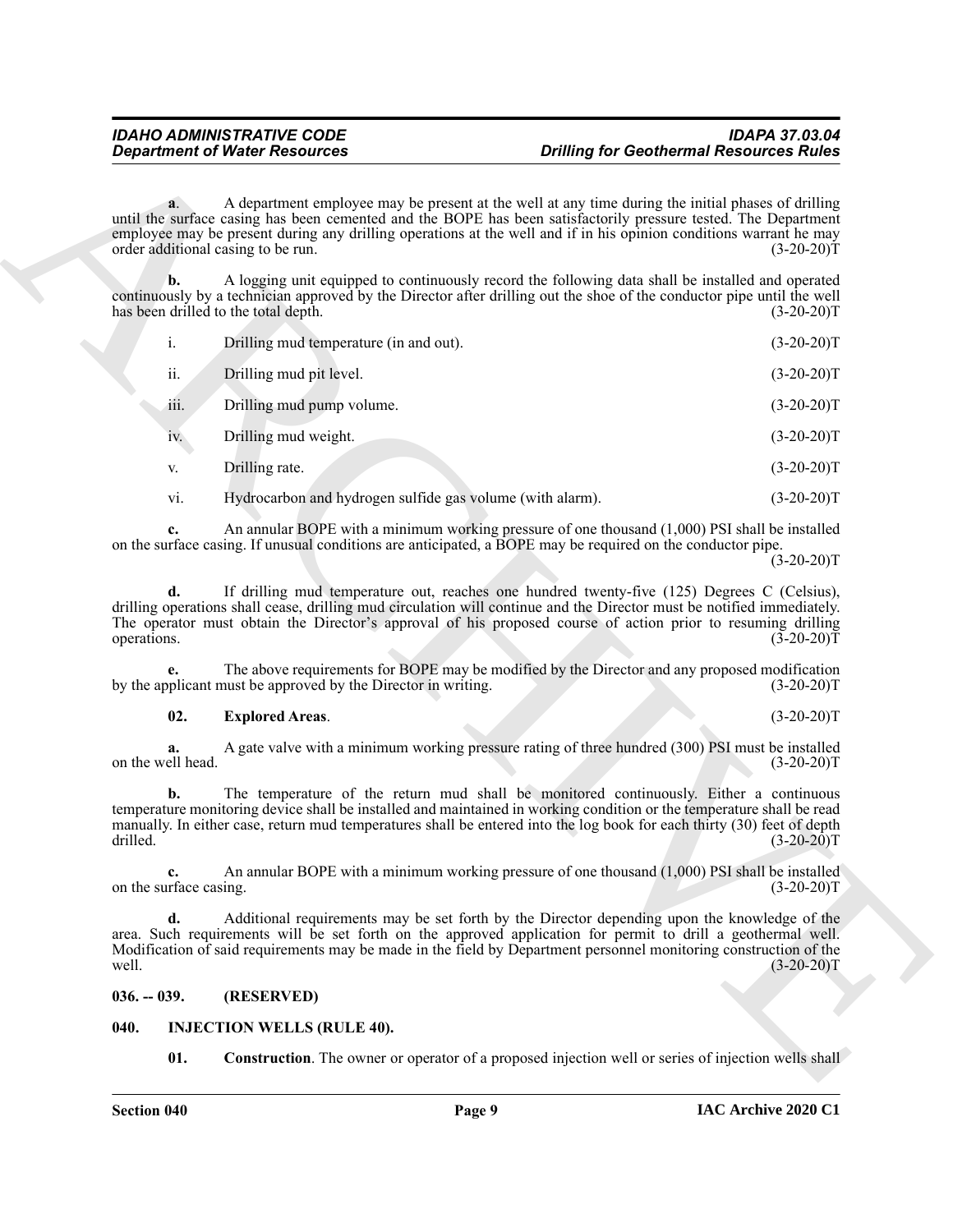#### <span id="page-9-5"></span>**02. Surveillance**. (3-20-20)T

### <span id="page-9-0"></span>**041. -- 044. (RESERVED)**

### <span id="page-9-4"></span><span id="page-9-3"></span><span id="page-9-2"></span><span id="page-9-1"></span>**045. ABANDONMENT (RULE 45).**

| <b>Department of Water Resources</b>       |                                                                                           | <b>Drilling for Geothermal Resources Rules</b>                                                                                                                                                                                                                                                                                                                                                                                                                                                                                                                                                                      |              |
|--------------------------------------------|-------------------------------------------------------------------------------------------|---------------------------------------------------------------------------------------------------------------------------------------------------------------------------------------------------------------------------------------------------------------------------------------------------------------------------------------------------------------------------------------------------------------------------------------------------------------------------------------------------------------------------------------------------------------------------------------------------------------------|--------------|
|                                            | information shall be on department form 4003-3.                                           | provide the Director with such information he deems necessary for evaluation of the impact of such injection on the<br>geothermal reservoir and other natural resources. Such information shall include existing reservoir conditions,<br>method of injection, source of injection fluid, estimates of daily amount of material medium to be injected, zones or<br>formations affected, and analysis of fluid to be injected and of the fluid from the intended zone of the injection. Such                                                                                                                         | $(3-20-20)T$ |
| 02.                                        | Surveillance.                                                                             |                                                                                                                                                                                                                                                                                                                                                                                                                                                                                                                                                                                                                     | $(3-20-20)T$ |
| a.                                         | complete integrity. This test shall be conducted in a method approved by the Director.    | When an operator or owner proposes to drill or modify an injection well or convert a producing or<br>idle well to an injection well, he shall be required to demonstrate to the Director by means of a test that the casing has                                                                                                                                                                                                                                                                                                                                                                                     | $(3-20-20)T$ |
| b.                                         | may grant a waiver excepting the operator from such tests.                                | To establish the integrity of the annular cement above the shoe of the casing, the owner or operator<br>shall make sufficient surveys within thirty (30) days after injection is started into a well to prove that all the injected<br>fluid is confined to the intended zone of injection. Thereafter, such surveys shall be made at least every two (2) years<br>or more often if necessary. The Director shall be notified forty-eight (48) hours in advance of such surveys in order<br>that a representative may be present if deemed necessary. If in the Director's opinion such tests are not necessary, he | $(3-20-20)T$ |
| $c_{\cdot}$<br>Director will be rescinded. |                                                                                           | After the well has been placed on injection, the injection well site will be visited periodically by<br>Department personnel. The operator or owner will be notified of any necessary remedial work. Unless modified by<br>the Director, this work must be performed within ninety (90) days or approval for the injection well issued by the                                                                                                                                                                                                                                                                       | $(3-20-20)T$ |
| $041. - 044.$                              | (RESERVED)                                                                                |                                                                                                                                                                                                                                                                                                                                                                                                                                                                                                                                                                                                                     |              |
| 045.                                       | <b>ABANDONMENT (RULE 45).</b>                                                             |                                                                                                                                                                                                                                                                                                                                                                                                                                                                                                                                                                                                                     |              |
| 01.                                        |                                                                                           | <b>Objectives</b> . The objectives of abandonment are to block interzonal migration of fluids so as to:                                                                                                                                                                                                                                                                                                                                                                                                                                                                                                             | $(3-20-20)T$ |
| a.                                         | Prevent contamination of fresh water or other natural resources;                          |                                                                                                                                                                                                                                                                                                                                                                                                                                                                                                                                                                                                                     | $(3-20-20)T$ |
| $\mathbf{b}$ .                             | Prevent damage to geothermal reservoirs;                                                  |                                                                                                                                                                                                                                                                                                                                                                                                                                                                                                                                                                                                                     | $(3-20-20)T$ |
| c.                                         | Prevent loss of reservoir energy;                                                         |                                                                                                                                                                                                                                                                                                                                                                                                                                                                                                                                                                                                                     | $(3-20-20)T$ |
| d.                                         | Protect life, health, environment and property.                                           |                                                                                                                                                                                                                                                                                                                                                                                                                                                                                                                                                                                                                     | $(3-20-20)T$ |
| 02.                                        | modification for individual wells or field conditions.                                    | General Requirements. The following are general requirements which are subject to review and                                                                                                                                                                                                                                                                                                                                                                                                                                                                                                                        | $(3-20-20)T$ |
|                                            | twenty-four $(2\tilde{4})$ hours of the oral request.                                     | A notice of intent to abandon geothermal resource wells is required to be filed with the Director<br>five (5) days prior to beginning abandonment procedures. A permit to abandon may be given orally by the Director<br>provided the operator submits a written request for said abandonment on a form approved by the Director within                                                                                                                                                                                                                                                                             | $(3-20-20)T$ |
| $\mathbf{b}$ .<br>abandonment procedures.  |                                                                                           | A history of geothermal resource wells shall be filed within sixty (60) days after completion of                                                                                                                                                                                                                                                                                                                                                                                                                                                                                                                    | $(3-20-20)T$ |
| c.                                         |                                                                                           | All wells abandoned shall be monumented and the description of the monument shall be included<br>in the history of well report. Such monument shall consist of a four (4) inch diameter pipe ten (10) feet in length of<br>which four (4) feet shall be above ground. The remainder shall be embedded in concrete. The name, number, and<br>location of the well shall be shown on the monument. Alternate methods of monumentation may be approved by the                                                                                                                                                          | $(3-20-20)T$ |
|                                            | Director where land surface use indicates the above described method is not satisfactory. |                                                                                                                                                                                                                                                                                                                                                                                                                                                                                                                                                                                                                     |              |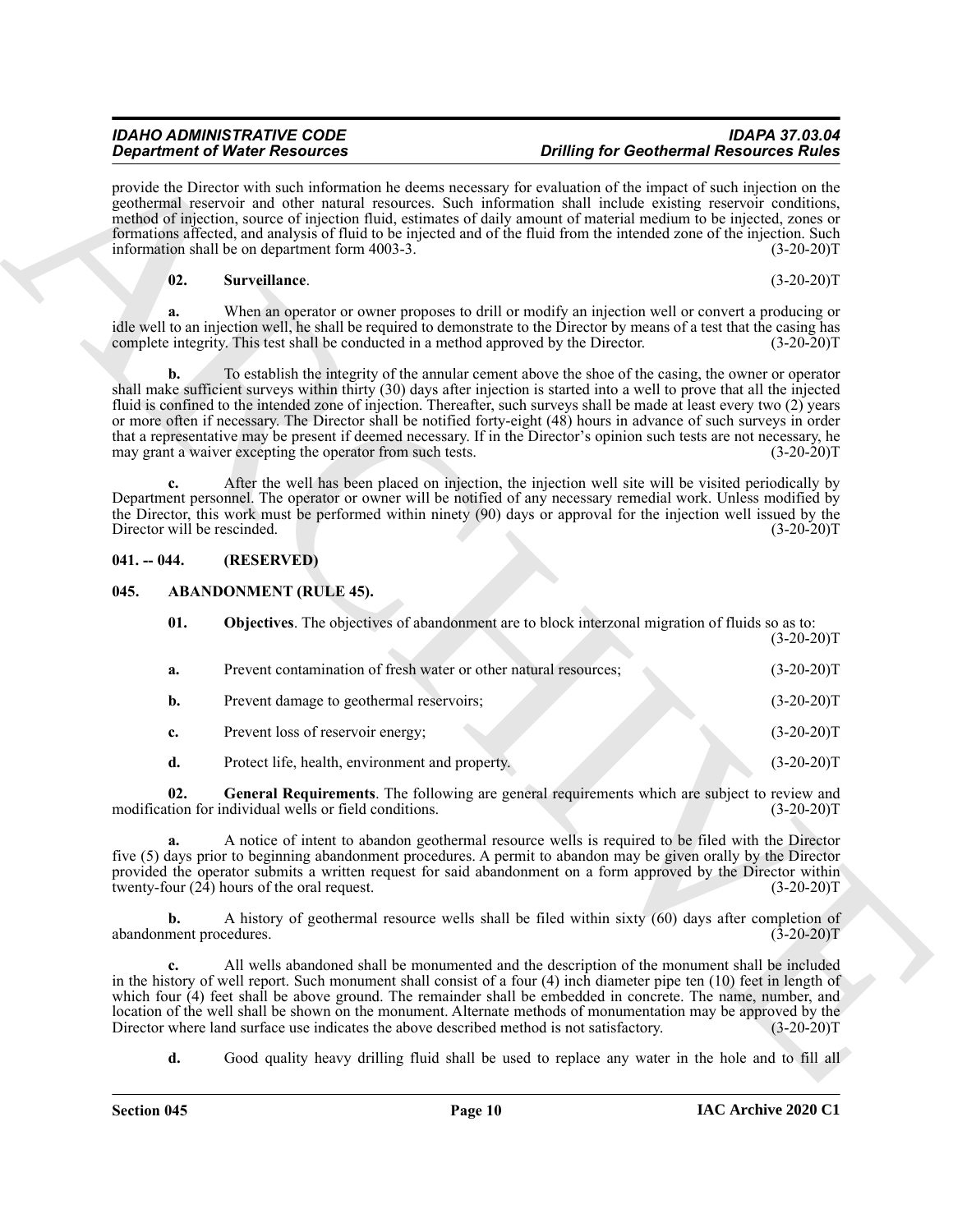portions of the hole not plugged with cement. (3-20-20)T

**e.** All cement plugs with a possible exception of the surface plug shall be pumped into the hole drill pipe or tubing. (3-20-20) through drill pipe or tubing.

**f.** All open annuli shall be filled solid with cement to the surface.  $(3-20-20)T$ 

**g.** A minimum of one hundred (100) feet of cement shall be emplaced straddling the interface or transition zone at the base of groundwater aquifers. (3-20-20)T

**h.** One hundred (100) feet of cement shall straddle the placement of the shoe plug on all casings g conductor pipe. (3-20-20)T including conductor pipe.

**i.** A surface plug of either neat cement or concrete mix shall be in place from the top of the casing to at least fifty (50) feet below the top of the casing. (3-20-20)T

**j.** All casing shall be cut off at least five (5) feet below land surface. (3-20-20)T

**k.** Cement plugs shall extend at least fifty (50) feet over the top of any liner installed in the well.  $(3-20-20)T$ 

**l.** Abandonment. Injection wells are required to be abandoned in the same manner as other wells.  $(3-20-20)T$ 

**m.** Other abandonment procedures may be approved by the Director if the owner or operator can demonstrate that the geothermal resource, groundwaters, and other natural resources will be protected. Such approval must be given in writing by the Director prior to the beginning of any abandonment procedures. (3-20-20)T

**n.** Within five (5) days after the completion of the abandonment of any well or injection well, the owner or operator of the abandoned well or injection well shall report in writing to the Director on such form as may<br>be prescribed by the Director on all work done with respect to the abandonment. (3-20-20) be prescribed by the Director on all work done with respect to the abandonment.

### <span id="page-10-0"></span>**046. -- 049. (RESERVED)**

#### <span id="page-10-5"></span><span id="page-10-1"></span>**050. MAINTENANCE (RULE 50).**

<span id="page-10-7"></span>**01. General**. All well heads, separators, pumps, mufflers, manifolds, valves, pipelines, and other equipment used for the production of geothermal resources shall be maintained in good condition in order to prevent loss of or damage to life, health, property, and natural resources. (3-20-20)T

<span id="page-10-8"></span><span id="page-10-6"></span>**02. Corrosion**. All surface well head equipment and pipelines and subsurface casing and tubing will be subject to periodic corrosion surveillance in order to safeguard health, life, property, and natural resources.

 $(3-20-20)T$ 

**Consideration** of *Nikola Resolution*<br>
Space from the state and sources. **Critical** and the state and the state and the state and the state and the state of the state and the state of the state and the state of the state **03. Tests**. The Director may require such tests or remedial work as in his judgment are necessary to prevent damage to life, health, property, and natural resources, to protect geothermal reservoirs from damage or to prevent the infiltration of detrimental substances into underground or surface water suitable for irrigation or other beneficial uses to the best interest of the neighboring property owners and the public. Such tests may include, but are not limited to, casing tests, cementing tests, and equipment tests. (3-20-20) not limited to, casing tests, cementing tests, and equipment tests.

### <span id="page-10-2"></span>**051. -- 054. (RESERVED)**

### <span id="page-10-4"></span><span id="page-10-3"></span>**055. HEARINGS, NOTICE, PROCEDURE (RULE 55).**

Any applicant or the Director shall have the right to a hearing concerning the propriety of issuing a permit for which an application has been filed. Any applicant who desires a hearing pursuant to Section 42-4004, Idaho Code, must file a written request therefor with the Director of the Department of Water Resources. Any person may file a petition with the Director requesting that the Director hold a hearing concerning the propriety of issuing a permit for which an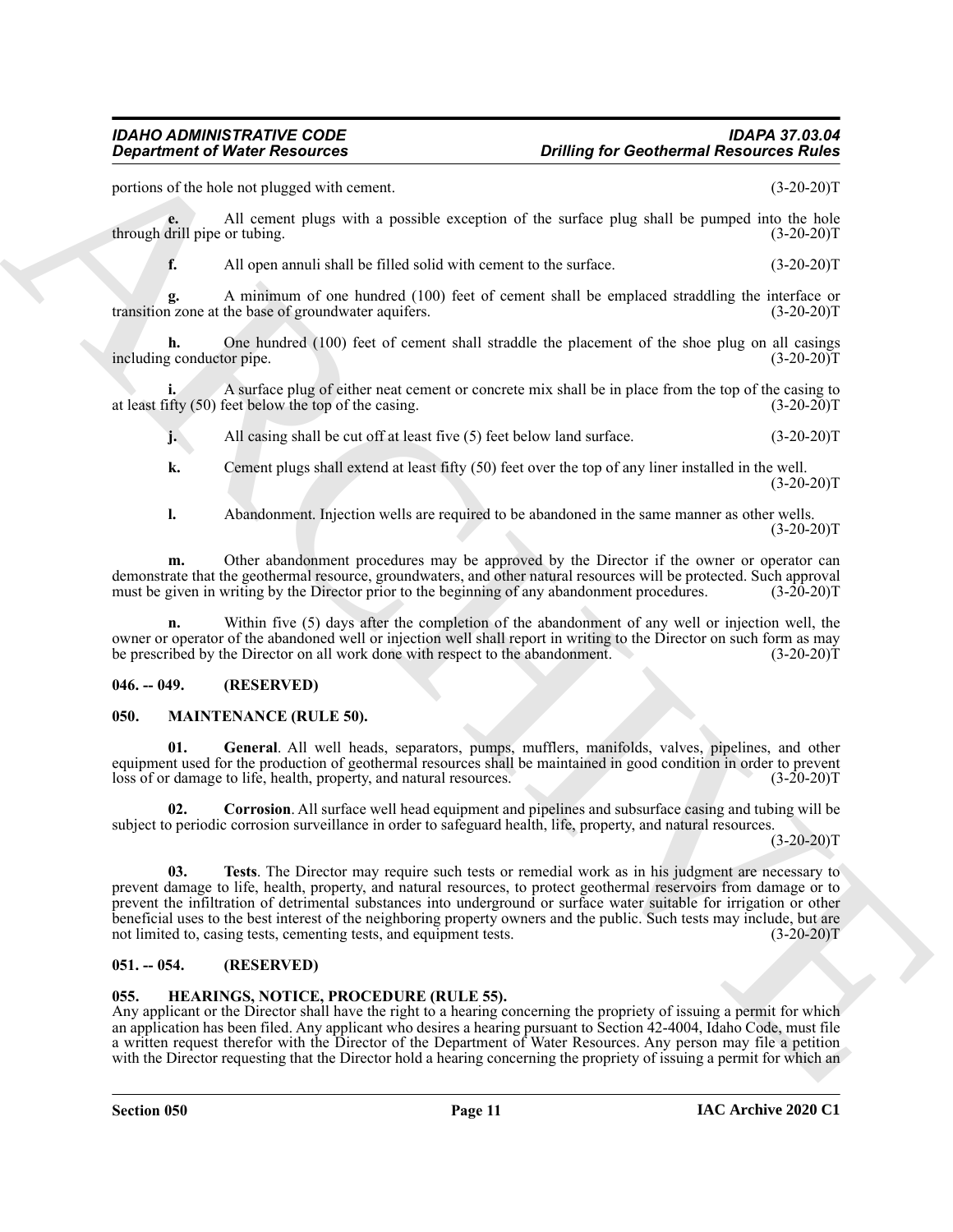**Construction of Water Associates** of the United Valley of the Collection of the Collection of the Construction of the Construction of the Collection of the Collection of the Collection of the Collection of the Collection application has been filed. The petitioner must serve a copy of the petition upon the applicant and set forth in the petition all reasons for requesting the hearing. The applicant may respond to the petition within ten (10) days of its service. However, failure of the applicant to respond shall not be prejudicial to his right to appear at the hearing and present such evidence as he deems proper, if the Director grants the petition for such hearing. The hearing shall be set by the Director at any location deemed appropriate. Notice of the time and location shall be served on the applicant and/or the petitioner by the Director at least twenty (20) days before said date by certified mail addressed to applicant's address as stated in the application and to the petitioner at the address given in the petition. The hearing shall be conducted in the manner prescribed in the general rules and procedures of the Department. (3-20-20)T

### <span id="page-11-0"></span>**056. -- 059. (RESERVED)**

### <span id="page-11-8"></span><span id="page-11-1"></span>**060. HEARINGS ON REFUSED, LIMITED, OR CONDITIONED PERMIT (RULE 60).**

Any applicant who is granted a limited or conditioned permit, or who is denied a permit or any person aggrieved by a decision of the Director may seek a hearing on said action of the Director by serving on the Director written notice and request for a hearing before the Board within thirty (30) days of service of the Director's decision. Said hearing will be set, conducted, and notice given as set forth in Rule 055 above. Any applicant may appeal the decision of the Board to the District Court within thirty (30) days of service of the decision. All hearings under this rule shall be conducted in the manner prescribed in the general rules and procedures of the Department. (3-20-20)T

### <span id="page-11-2"></span>**061. -- 064. (RESERVED)**

#### <span id="page-11-9"></span><span id="page-11-3"></span>**065. PENALTIES (RULE 65).**

<span id="page-11-11"></span>**01. Order by Director**. If the Director finds that any person is constructing, operating, or maintaining any hole, well or injection well not in accordance with any applicable permit or in a fashion so as to involve an unreasonable risk of, or so as to cause, damage to life or property or subsurface, surface, or atmospheric resources, the Director may issue an order to such person to correct or to stop such practices as are found to be improper and to mitigate any injury of any sort caused by such practices. (3-20-20) mitigate any injury of any sort caused by such practices.

<span id="page-11-10"></span>**02. Enforcement by Director**. The Director may enforce any provision of this act or any order or regulation issued or adopted pursuant thereto by an appropriate action in the District Court. The Director may bring action in the District Court to have enjoined any threatened noncompliance with any provision of this act or any order or regulation adopted pursuant hereto or any threatened harm to life, property, or surface, subsurface or atmospheric resources which would be caused by such noncompliance. (3-20-20)T

<span id="page-11-12"></span>**03. Willful Violations or Failure to Comply**. Any willful violations of or failure to comply with any provision of these rules, or if such order or regulation has been served on such person or is otherwise known to him, any valid order or regulation issued or adopted hereto shall be a misdemeanor punishable by fine of up to five thousand dollars (\$5,000) for each offense or a sentence of up to six (6) months in a county jail or both; each day of a continuing violation shall be a separate offense under this subdivision. A responsible or principal executive officer or any corporate person may be liable under this subdivision if such corporate person is not in compliance with any provision of this act or with any valid order or regulation adopted pursuant hereto. (3-20-20)T

#### <span id="page-11-4"></span>**066. -- 069. (RESERVED)**

#### <span id="page-11-6"></span><span id="page-11-5"></span>**070. FORMS (RULE 70).**

Forms required by these rules. (3-20-20)T

**01. Samples of Forms**. Samples of all forms required by these rules are available from the Department sted parties upon request. (3-20-20) to interested parties upon request.

<span id="page-11-7"></span>

| 02. | <b>Forms.</b> The forms include the following:                         | $(3-20-20)T$ |
|-----|------------------------------------------------------------------------|--------------|
| а.  | Form 4003-1, Application for Permit to Drill for Geothermal Resources; | $(3-20-20)T$ |
| b.  | Form 4003-2, Application for Permit to Alter a Geothermal Well;        | $(3-20-20)T$ |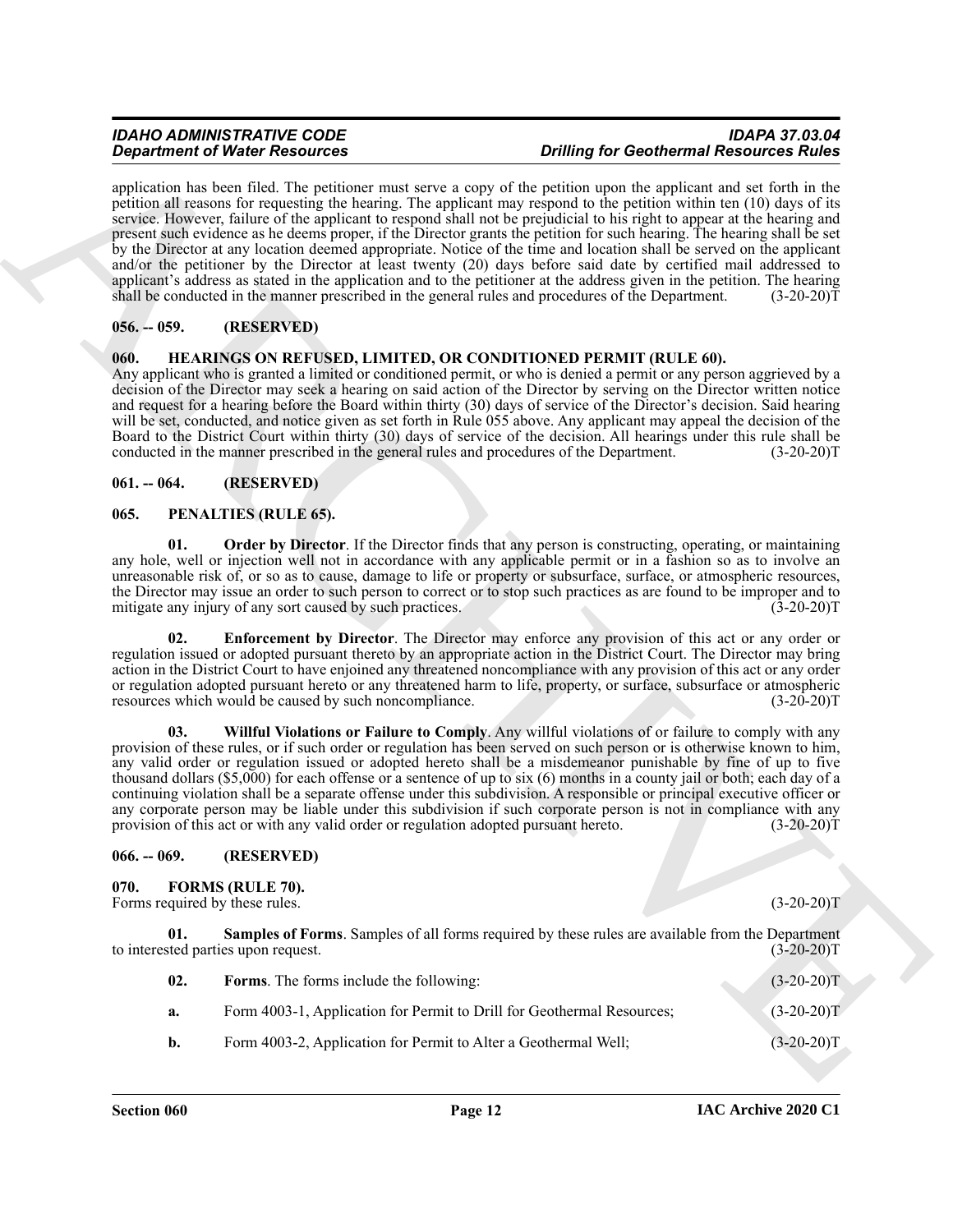|               | <b>Department of Water Resources</b>                                                             | <b>Drilling for Geothermal Resources Rules</b> |
|---------------|--------------------------------------------------------------------------------------------------|------------------------------------------------|
| c.            | Form 4003-3, Application for Permit to Convert a Well to a Geothermal Injection Well; (3-20-20)T |                                                |
| d.            | Form 4005, Geothermal Resources Surety Bond;                                                     | $(3-20-20)T$                                   |
| e.            | Form 4007, Notice of Intent to Abandon a Well;                                                   | $(3-20-20)T$                                   |
| f.            | Form 4009, Report of Abandonment of a Well;                                                      | $(3-20-20)T$                                   |
| g.            | Form 4010-1, Monthly Injection Report for Geothermal Wells; and                                  | $(3-20-20)T$                                   |
| h.            | Form 4010-2, Monthly Energy Report for Geothermal Wells.                                         | $(3-20-20)T$                                   |
| $071. - 999.$ | (RESERVED)                                                                                       |                                                |
|               |                                                                                                  |                                                |

- <span id="page-12-0"></span>**071. -- 999. (RESERVED)**
-